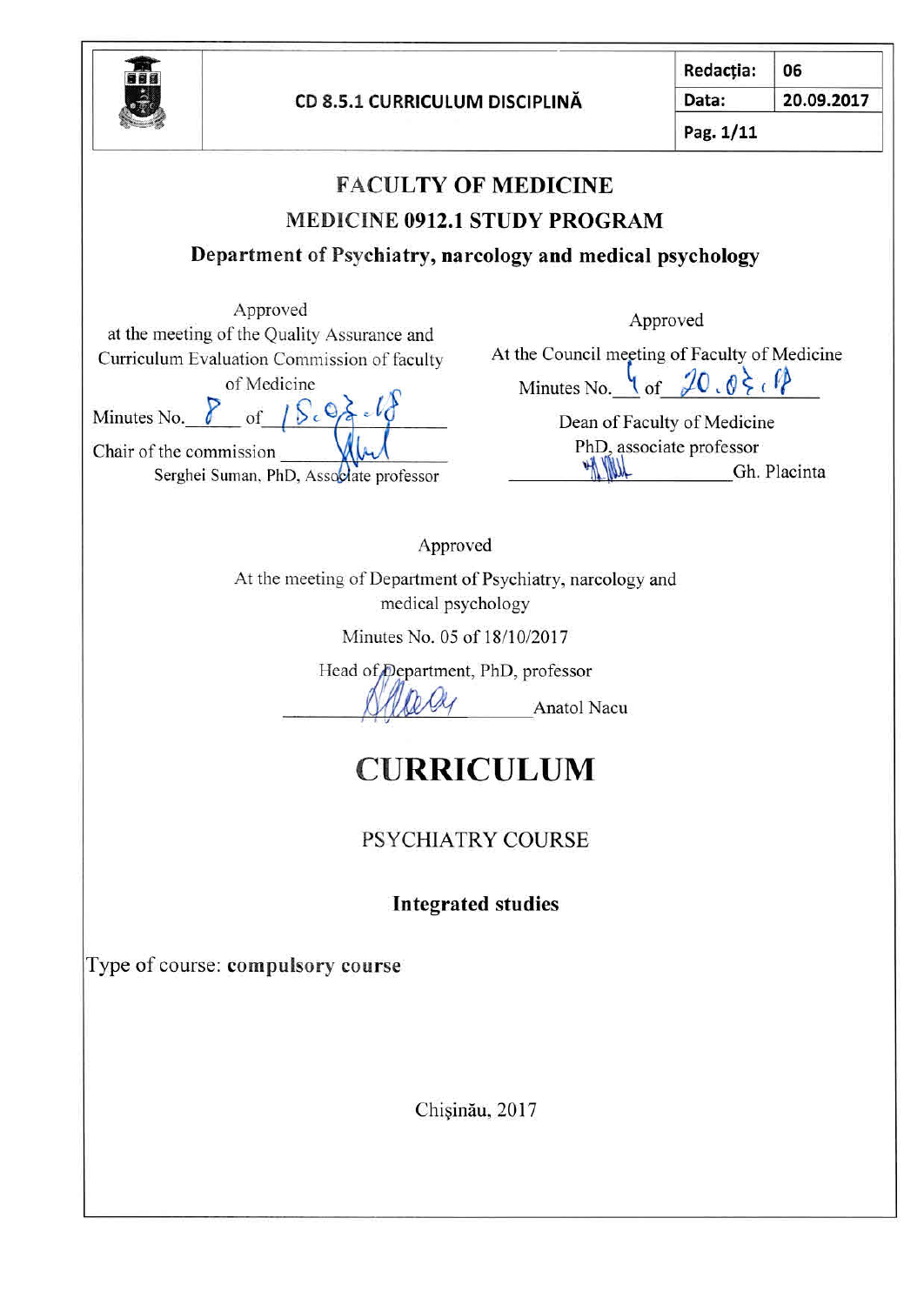

#### **I. PRELIMINARIES**

 **General presentation of the course: the place and role of the course in the formation of the specific competences of the professional / specialty training program**

The course of psychiatry, narcology and medical psychology is an important component of clinical education. Psychiatry occupies an important place among medical disciplines, taking into account the significant morbidity of mental illnesses, their increased degree of disability. Knowledge of psychiatry is necessary for all physicians. This is determined by the frequency of the demands of patients suffering from various mental disorders, often disguised under the mask of various somatic syndromes, at various specialists. So about 80 percent of the diseases were recognized as psychosomatic. In turn, somatic disorders cause various psychiatric disorders, making a wide range of psychosomatic syndromes.

Currently psychiatry is considered one of the clinical disciplines with an impressive scientific development. Thus, new basis have been extended in the biochemistry of psychic processes. These have allowed the synthesis of new methods of treatment of psychiatric disorders. Continuous accumulation of new data about bioactive neurotransmitters and neurotransmission processes, new pre- and post-synaptic receptors, new neuropeptides and brain proteins play a major role in the individual's behavior and mental condition. Elucidating the role of disturbances in brain chemistry in the genesis of psychiatric illnesses greatly changes the conceptual content of clinical psychiatry.

Nowadays, it is imperative to know deeply the mechanisms of installing the particularities of the clinical picture, the evolution, prevention and treatment of psychiatric disorders. Only sufficient training in psychiatry will allow future physicians to properly assess the various mental disorders. It is intended not only to establish early diagnosis, prevent the onset of the disease and possible complications, but also to assess the basic mechanisms in the pathogenesis of mental disorders. The psychiatric study program provides the necessary knowledge for acquiring the psychiatric assessment methodology, conducting the psychological assessment of the patients, diagnosing the diseases and providing medical assistance.

The content of the course is structured to prove that medical psychology, through its objectives and research approaches, offers a better understanding and appreciation of the psychological disturbances of the evolution of a disease process, which is necessary for the differentiation of the therapeutic act and the ways of medical assistance designed competently, ambiental and avoiding factors that maintain the risk of illness.

#### **The mission of the curriculum (purpose) in professional training**

The curriculum has as a major objective the study of etiology, pathogenetic mechanisms, diagnostic criteria, psychopathological manifestations, evolutionary peculiarities, modern methods of investigation, principles of pharmaco- and psychotherapy of patients with mental and behavioral disorders.

- **Language training:** Romanian, Russian, English, French.
- **Beneficiaries:** the VI-th year students, Faculty of Medicine No. 2, specialty Medicine

| Code of the course                                           |    | S.12.0.111                     |     |  |
|--------------------------------------------------------------|----|--------------------------------|-----|--|
| Name of the course                                           |    | Psychiatry                     |     |  |
| PhD, professor Anatol Nacu<br>Responsible (s) for the course |    |                                |     |  |
| Year                                                         |    | Semester (s)                   | XП  |  |
| Total number of hours, including:                            |    |                                | 120 |  |
| Lectures                                                     | 26 | Practical / laboratory lessons | 32  |  |
| Seminars                                                     | 33 | Individual activity            | 29  |  |
| Method of assessment                                         |    | Number of credits              |     |  |

#### **II. MANAGEMENT OF THE COURSE**

#### **III. TRAINING OBJECTIVES IN TEACHING THE COURSE**

*At the level of knowledge and understanding:*

- to know the theoretical basis of the discipline and its place in general medicine;
- to know the organization of the system of Mental Health in Republic of Moldova and at international level;
- to know the definition, epidemiology, the contemporary aspects of etiology and pathogenesis of psychiatric disorders;
- to know the clinical picture, modern classification, particularities of clinical assessment;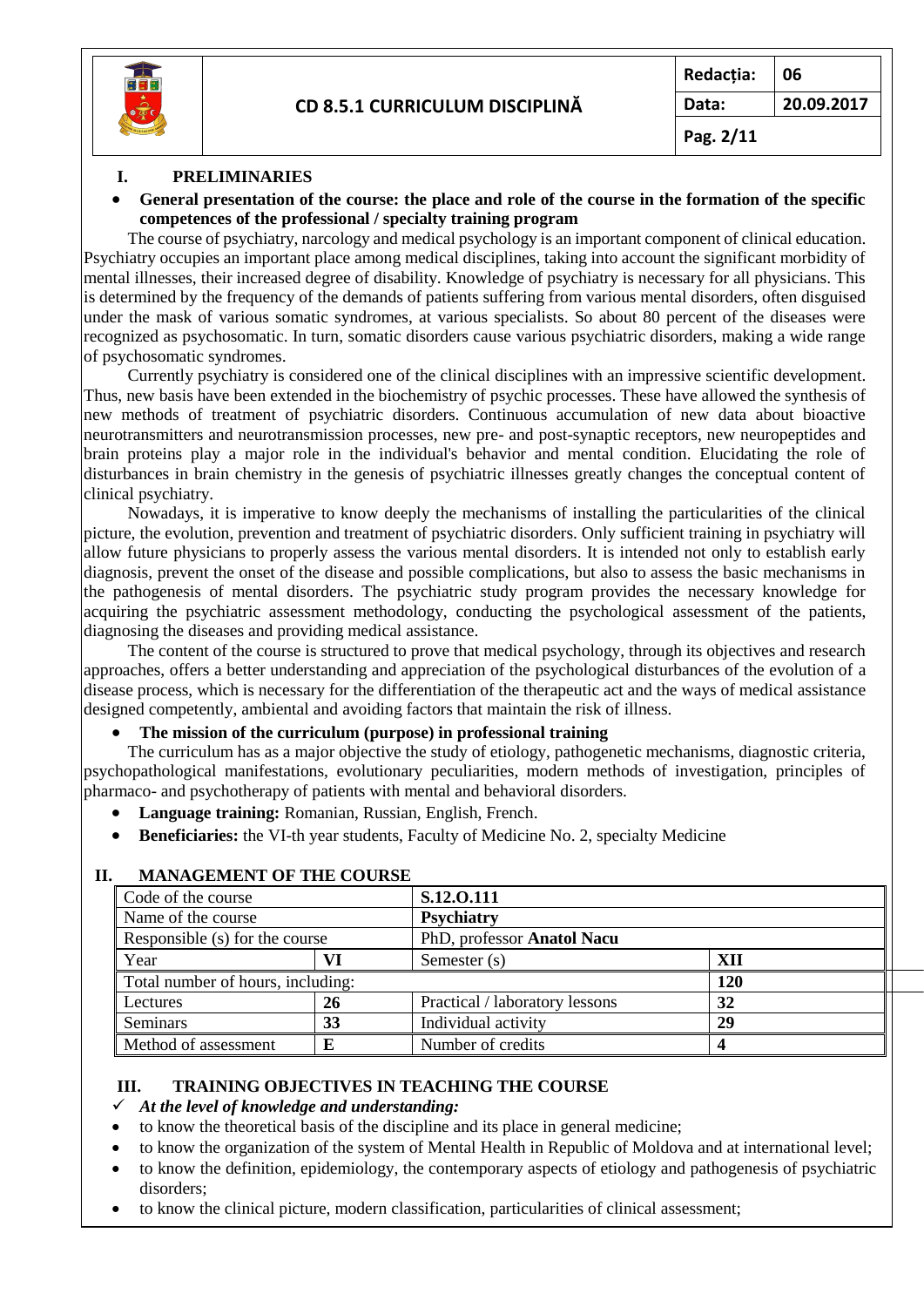

- to know the early diagnostics, the premorbid conditions, the spinalization and diagnostic criterias, the formulation of a diagnose, differential diagnose;
- to know the evolution, complications, prognostic of mental disorders;
- to know the contemporary methods of investigation (laboratory and instrumental findings);
- to know treatment methods general principles, indications and contraindications, complications of the treatment.
- *At the level of application:*
- to set the mental status of the patient by applying the contemporary psychiatric methods of evaluation;
- to find and assess main psychiatric emergencies;
- to initiate the treatment in case of the patient with mental and behavioral disorder.
- *At the level of integration:*
- to integrate knowledge in the assessment of the patient's mental status;
- assessing the psychological condition in establishing the somatic diagnoses;
- to integrate the principles of the mental health services in collaboration with other medical professionals Provisional terms and conditions:
	- The student of the VI-th year requires the following:
	- Knowing the language of training;
	- Confirmed competences in preclinical and clinical sciences (pathophysiology, clinical pharmacology, clinical biochemistry, internal diseases, neurology);
	- digital competences (use of the Internet, document processing, electronic tables and presentations);
	- ability to communicate and team work;
	- qualities comprehension, tolerance, compassion, autonomy.

# **IV. THE TOPICS AND APPROXIMATE DISTRIBUTION OF HOURS**

#### *Lectures, seminars, practical and laboratory lessons, and individual activity*

| No. | <b>TOPIC</b>                                                                                                                                                                                                                                                                                                                                                                                                                                                                                                       |                | Hours |                |  |
|-----|--------------------------------------------------------------------------------------------------------------------------------------------------------------------------------------------------------------------------------------------------------------------------------------------------------------------------------------------------------------------------------------------------------------------------------------------------------------------------------------------------------------------|----------------|-------|----------------|--|
|     |                                                                                                                                                                                                                                                                                                                                                                                                                                                                                                                    |                | PL/S  | $VA$           |  |
| 1.  | Medical psychology $-$ goal, objectives, history of the discipline. Medical development<br>psychology. Health and mental health concept. Mental health burden. Mental health<br>services. The organization of Mental Health services in Republic of Moldova.<br>International and national legislation in Mental Health and Rights of persons with<br>mental disorders. Disease and psychological reaction to the disease. Psychological<br>problems in patients with different disorders. Psychosomatic medicine. | $\overline{2}$ | 3/3   | 3              |  |
| 2.  | The doctor-patient relationship. Psychological aspects of suicide. Death and grief as<br>problems of medical psychology. Treatment methods in mental health. Psychosocial<br>rehabilitation. Psychopharmacology. Psychotherapy – goal, objectives, historical<br>context. Classification of psychotherapeutic methods - psychodynamic, behavioral,<br>existential, transpersonal. Psychodiagnostic, its technics - observation, anamnesis,<br>conversations, questionnaires, nonverbal and projective tests.       | $\overline{2}$ | 2/2   | 2              |  |
| 3.  | Psychoanalysis. The psychosexual development theory of personality. The structure of<br>personality. Defense mechanisms.                                                                                                                                                                                                                                                                                                                                                                                           | $\overline{2}$ | 2/2   | $\overline{2}$ |  |
| 4.  | Cognitive-behavioral psychotherapy. The ABC model of functioning. Systemic<br>sensitization. Aversive therapy etc.<br>Transactional analysis, gestalt therapy, classic and ericksonian hypnosis, autogenic<br>training.                                                                                                                                                                                                                                                                                            | $\overline{2}$ | 2/2   | $\overline{2}$ |  |
| 5.  | Psychiatry - goal, objectives, historical context. Classification of mental and behavioral<br>disorders according to ICD-10 and DSM-5.<br>General psychopathology: perception, memory and intellect disorders, thought, mood<br>(affective), psychomotor and volition disorders. The semiology of conscious disorders.<br>Clinical scales of assessment in psychiatry. The suicidal, violence concept and other<br>emergencies in psychiatry. Perception disorders. Psychopathologic syndromes:                    | $\overline{2}$ | 3/3   | $\overline{2}$ |  |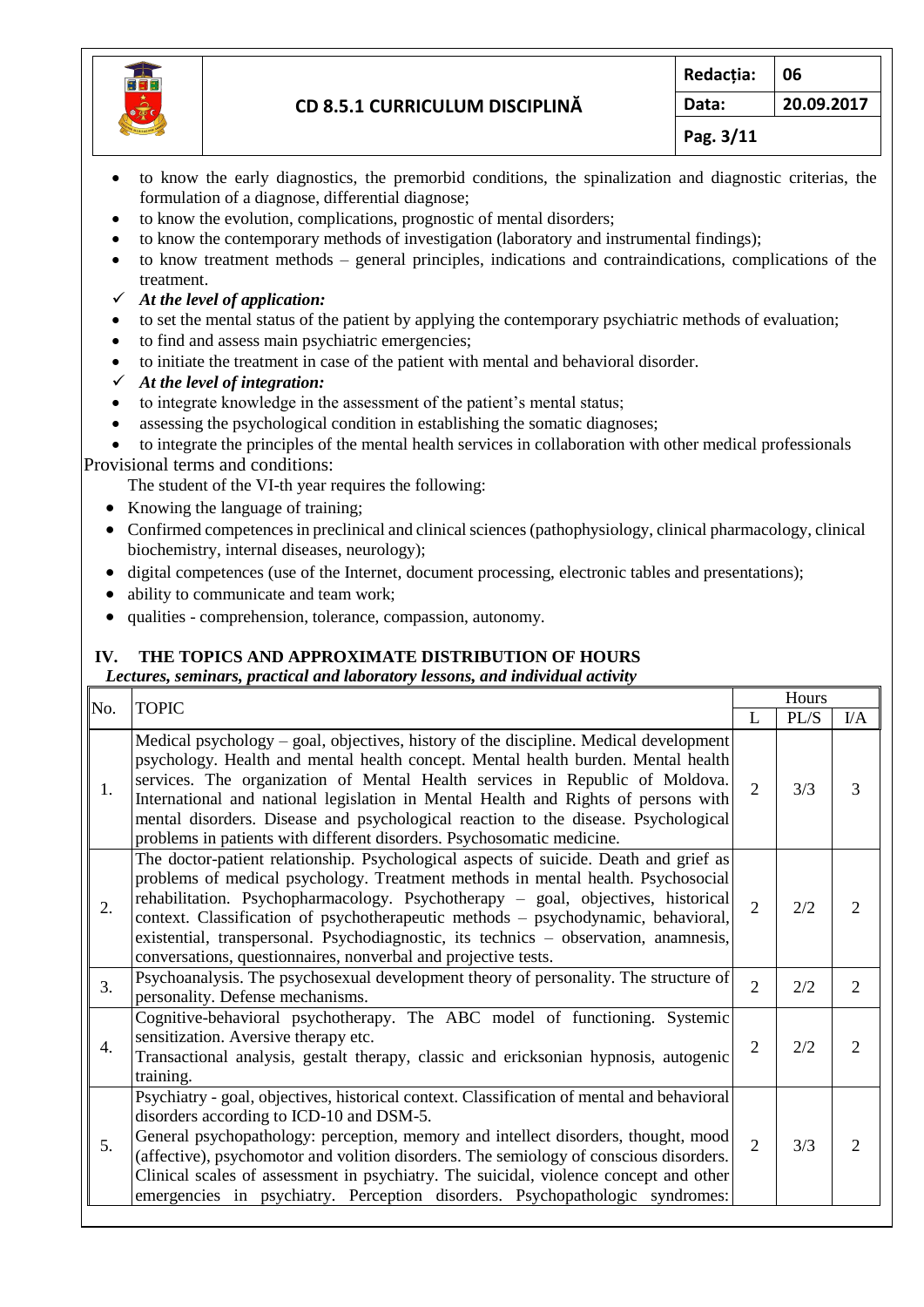

**Redacția: 06 Data: 20.09.2017**

**Pag. 4/11**

| No. |                                                                                                                                                            |                | Hours |                |
|-----|------------------------------------------------------------------------------------------------------------------------------------------------------------|----------------|-------|----------------|
|     | <b>TOPIC</b>                                                                                                                                               | L              | PL/S  | I/A            |
|     | asthenic, obsessive-phobic, paranoid, paranoia, paraphrenia, Kandinski-Clerambault                                                                         |                |       |                |
|     | syndrome, Korsakov syndrome                                                                                                                                |                |       |                |
|     | Clinical assessment scales in psychiatry                                                                                                                   |                |       |                |
| 6.  | Schizophrenia, etiopathogenesis, clinical types, evolution, treatment. Schizotypal and                                                                     | $\overline{2}$ | 2/2   | $\overline{2}$ |
|     | delusional disorders differential diagnostic, treatment, prognostic.                                                                                       |                |       |                |
|     | Bipolar disorder (type I, type II, Cyclothymia). Recurrent depressive disorder.                                                                            |                |       |                |
| 7.  | Dysthymia. Actuality, epidemiology, etiopathogenesis, diagnostic criteria, differential                                                                    | $\overline{2}$ | 2/2   | $\overline{2}$ |
|     | diagnose, evolution, treatment. Mental retardation. Mental disorders in epilepsy.                                                                          |                |       |                |
|     | Neurotic and stress-related disorders. Phobic anxiety disorders. Panic disorder.                                                                           |                |       |                |
|     | Generalized anxiety disorder. Obsessive-compulsive disorder. Reaction to severe stress,                                                                    |                |       |                |
|     | and adjustment disorders. Acute stress reaction. Post-traumatic stress disorder.                                                                           |                |       |                |
|     | Adjustment disorders. Dissociative and conversion disorders. Dissociative amnesia.                                                                         |                |       |                |
|     | Dissociative fugue. Dissociative stupor. Trance and possession disorders. Conversion                                                                       |                |       |                |
| 8.  | disorder with motor symptom or deficit. Conversion disorder with seizures or                                                                               | 2              | 3/3   | 3              |
|     | convulsions. Conversion disorder with sensory symptom or deficit. Somatoform                                                                               |                |       |                |
|     | disorders (somatization disorder, undifferentiated somatoform disorder, pain disorders                                                                     |                |       |                |
|     | related to psychological factors, hypochondriasis, body dysmorphic disorder).                                                                              |                |       |                |
|     | Actuality, epidemiology, etiopathogenesis, diagnostic criteria, differential diagnose,                                                                     |                |       |                |
|     | treatment.                                                                                                                                                 |                |       |                |
|     | Mental and behavioral disorders due to psychoactive substance use. Actuality of the                                                                        |                |       |                |
|     | issue, epidemiology, classification, evolution and dynamic of alcoholism. Acute and                                                                        |                |       |                |
|     | chronic alcoholic psychosis (delirium tremens, alcoholic hallucinosis, alcoholic                                                                           |                |       |                |
| 9.  | paranoid, Korsakov syndrome). Pathological drunkenness, expertise. The particularities                                                                     | $\overline{2}$ | 2/2   | $\overline{2}$ |
|     | of alcoholic dementia, the main principles of alcoholism treatment. Mental and                                                                             |                |       |                |
|     | behavioral disorders due to usage of opioids, cannabinoids, cathinones, sedatives,                                                                         |                |       |                |
|     | hypnotics, cocaine, caffeine, hallucinogens, tobacco, volatile solvents and psychoactive                                                                   |                |       |                |
|     | substances. Prophylaxis, treatment, rehabilitation, particularities in adolescents.                                                                        |                |       |                |
|     | Organic mental disorders. Dementia in Alzheimer disease. Vascular dementia.                                                                                |                |       |                |
|     | Dementia in Pick's, Creutzfeldt-Jakob's, Huntington, Parkinson disease, dementia in                                                                        |                |       |                |
|     | HIV-AIDS. Korsakov's organic amnesic syndrome. Organic delirium. Organic<br>hallucinosis. Organic catatonic disorder. Organic affective disorders. Organic |                |       |                |
| 10. | emotionally labile (asthenic) disorder. Organic personality disorder. Postconcussional                                                                     | $\overline{2}$ | 3/3   | 3              |
|     | organic cerebral syndrome. Postconcussional epilepsy. General problems of                                                                                  |                |       |                |
|     | gerontopsychiatry. Organic disease that cause psychiatric syndrome: cerebral tumors,                                                                       |                |       |                |
|     | traumatic brain injury, demyelinating, infectious, endocrine disease.                                                                                      |                |       |                |
|     | Disorders of adult personality and behavior. Habit and impulse disorders. Eating                                                                           |                |       |                |
|     | disorders. Nonorganic sleep disorders. Mental and behavioral disorders associated with                                                                     |                |       |                |
| 11. | the puerperium. Actuality, epidemiology, etiopathogenesis, diagnostic criteria,                                                                            | $\overline{2}$ | 2/2   | $\overline{2}$ |
|     | differential diagnose, treatment.                                                                                                                          |                |       |                |
|     | Pervasive developmental disorders - Childhood autism, Rett syndrome, Asperger                                                                              |                |       |                |
|     | syndrome.<br>Behavioral and emotional disorders with onset usually occurring in                                                                            |                |       |                |
| 12. | childhood and adolescence - Hyperkinetic disorders, Conduct disorders. Actuality,                                                                          | $\overline{2}$ | 3/3   | $\overline{2}$ |
|     | epidemiology, etiopathogenesis, diagnostic criteria, differential diagnose, treatment.                                                                     |                |       |                |
|     | Emotional disorders with onset specific to childhood - Separation anxiety disorder of                                                                      |                |       |                |
| 13. | childhood. Disorders of social functioning with onset specific to childhood and                                                                            |                |       |                |
|     | adolescence - Elective mutism. Tic disorders. Nonorganic enuresis., Nonorganic                                                                             |                |       |                |
|     | encopresis, Pica of infancy and childhood, Stuttering [stammering], Transient                                                                              | $\overline{2}$ | 3/4   | $\overline{2}$ |
|     | dissociative [conversion] disorders occurring in childhood and adolescence. Actuality,                                                                     |                |       |                |
|     | epidemiology, etiopathogenesis, diagnostic criteria, differential diagnosis, treatment                                                                     |                |       |                |
|     |                                                                                                                                                            | 26             | 32/33 | 29             |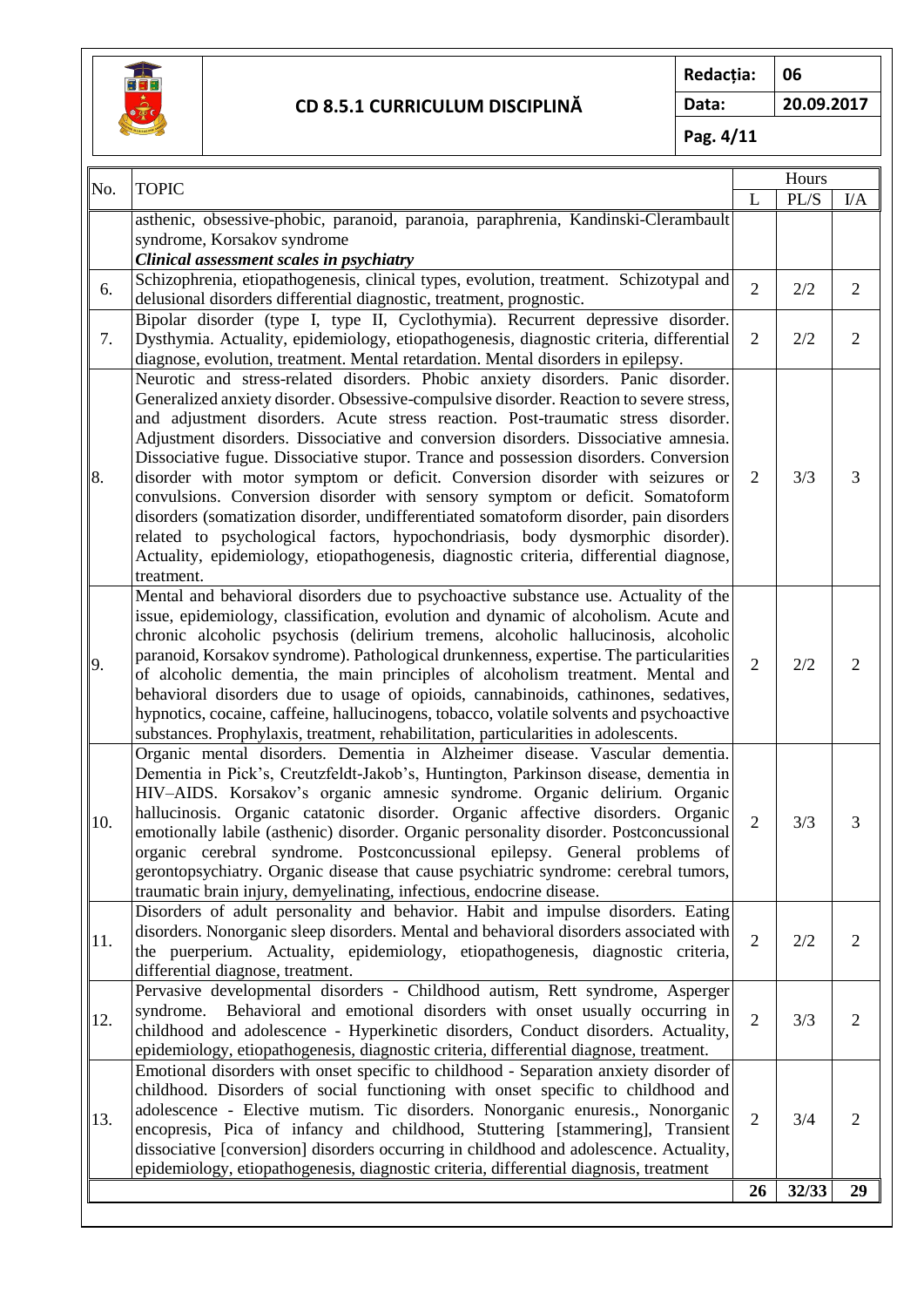

**Redacția: 06 Data: 20.09.2017**

**Pag. 5/11**

# $\overline{N}$   $\overline{N}$   $\overline{N}$   $\overline{N}$   $\overline{N}$   $\overline{N}$   $\overline{N}$   $\overline{N}$   $\overline{N}$   $\overline{N}$   $\overline{N}$   $\overline{N}$   $\overline{N}$   $\overline{N}$   $\overline{N}$   $\overline{N}$   $\overline{N}$   $\overline{N}$   $\overline{N}$   $\overline{N}$   $\overline{N}$   $\overline{N}$   $\overline{N}$   $\overline{N}$   $\overline{$

# $\begin{array}{c|c|c}\nL & PLS & I/A \\
\hline\n120 & & \n\end{array}$ **Total 120**

### **V. REFERENCE OBJECTIVES AND CONTENTS UNITS**

|           | <b>Objectives</b>                                       | <b>Content units</b>                                                                                                                       |
|-----------|---------------------------------------------------------|--------------------------------------------------------------------------------------------------------------------------------------------|
|           | Chapter 1. Medical psychology. General psychopathology. |                                                                                                                                            |
|           | • To define medical psychology                          | Medical psychology - development, main objectives, contemporary                                                                            |
|           | To know the goal, objectives, history of                | and perspective relationships, the relationship of medical psychology                                                                      |
|           | the discipline                                          | with other discipline.                                                                                                                     |
| $\bullet$ | medical<br>To<br>know<br>development                    | The person's psychology, the structural components of a personality.                                                                       |
|           | psychology, mental health concept                       | Human psychic. The one's relationship with the surroundings, family                                                                        |
| $\bullet$ | know<br>technics<br>of<br>To<br>the                     | and the medical stuff. The subject's relationship in face of different                                                                     |
|           | psychodiagnostics                                       | situations and persons.                                                                                                                    |
|           | To show the principles functioning of                   | The concept of health and normality, the role of psychological factors                                                                     |
|           | mental health services,<br>treatment                    | in case of disease, the psychological reaction to disease, the behavior                                                                    |
|           | methods in mental health                                | in disease.                                                                                                                                |
| $\bullet$ | To<br>the<br>psychological<br>comment                   | Health and mental health concept, mental health burden, mental                                                                             |
|           | problems of patients with different                     | health services, the problematic of psychologic organization of                                                                            |
|           | disorders, including psychosomatic                      | medical institutions. The problem of model of the disease, the                                                                             |
|           | disorders                                               | importance of psychologic problem in triggering the disease. The                                                                           |
|           | To construct own opinions regarding                     | Stigma phenomenon in mental health.                                                                                                        |
|           | the psychological aspects of suicides,                  | Medical development psychology. Special aspects regarding the                                                                              |
|           | death and grief as medical psychology                   | psychopathology of childhood, adolescence and senescence. The                                                                              |
|           | problems                                                | individual adaptation in school, profession, family. The ontogenetic                                                                       |
|           | To create one opinions regarding                        | development stages.                                                                                                                        |
|           | doctor-patient relationship                             | Disease and psychological reaction to the disease, the psychological                                                                       |
|           | To apply the acquired knowledge for                     | problems of different diseases, psychosomatic medicine.                                                                                    |
|           | optimization of therapeutic compliance                  | The doctor-patient relationship, the categories of interpersonal<br>behavior, the "situational" psychology of the patient, the information |
| $\bullet$ | To integrate the knowledge about                        | of the patient by the doctor, doctor and patient claims, patient consent,                                                                  |
|           | psychotherapeutic technics and apply                    | training and education, patient compliance.                                                                                                |
|           | them in medical practice                                | The psychological aspects of suicide, risk factors in suicide,                                                                             |
|           | To define Psychiatry                                    | management of suicidal patients.                                                                                                           |
| ٠         | To know the way and the particularities                 | Death and grief as problems of medical psychology. The grief's                                                                             |
|           | of organization of psychiatric services                 | motives, stages, the grief in parents and in children.                                                                                     |
| $\bullet$ | To know the classification of mental                    | Death, reactions and terminal patients management.                                                                                         |
|           | and behavioral disorders by ICD-10                      | Treatment methods in mental health - psychopharmacology,                                                                                   |
|           | and DSM-5                                               | psychotherapy, psychosocial rehabilitation, strategies of optimizing                                                                       |
|           | • To know the general psychopathology                   | the therapeutic act.                                                                                                                       |
|           | To know the main psychopathologic                       | Psychoanalysis, defense mechanisms.                                                                                                        |
|           | syndromes                                               | Cognitive-behavioral psychotherapy, the ABC model of functioning.                                                                          |
|           | the clinical scales<br>To know<br>of                    | Systemic sensitization, aversive therapy.                                                                                                  |
|           | assessment in psychiatry                                | Transactional analysis, gestalt therapy, classic and ericksonian                                                                           |
|           | To show the treatment principles in                     | hypnosis, autogenic training.                                                                                                              |
|           | psychiatry, including in emergencies,                   | Psychodiagnostic,<br>its<br>technics<br>observation,<br>anamnesis,<br>$\overline{\phantom{0}}$                                             |
|           | adverse effects of medication                           | conversations, questionnaires, nonverbal and projective tests.                                                                             |
|           | To apply the gained knowledge for                       | Psychiatry - development, main objectives, contemporary and                                                                                |
|           | optimizing the therapeutic process                      | perspective relationships, the relationship of medical psychology                                                                          |
|           | To integrate the clinical scales of                     | with other discipline.<br>Classification of mental and behavioral disorders according to ICD-                                              |
|           | assessment and to apply them in                         | 10 and DSM-5. General psychopathology - perception, memory and                                                                             |
|           | medical practice                                        |                                                                                                                                            |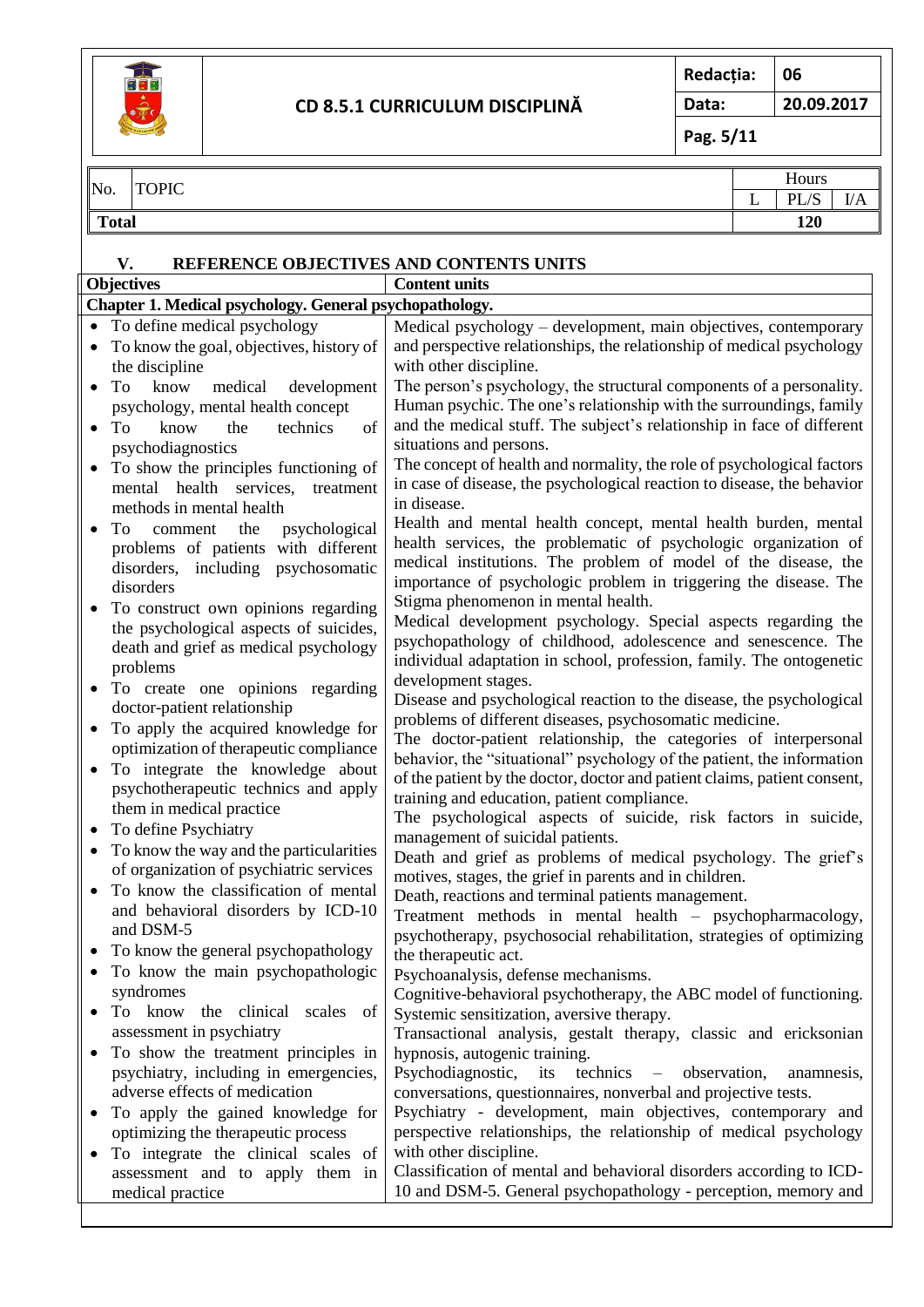

**Redacția: 06**

**Data: 20.09.2017**

**Pag. 6/11**

| <b>Objectives</b>                                                                                                                                                                                                                                                                                                                                                                                                                                                                                                                                                                                                                                                                                                                                                                                                                                                                                                                                                                                                                                                                                                                                                                                                                                                                        | <b>Content units</b>                                                                                                                                                                                                                                                                                                                                                                                                                                                                                                                                                                                                                                                                                                                                                                                                                                                                                                                                                                                                                                                                                                                                                                                                                                                                                                                                                                                                                                                                                                                                                                                                                                                                                                                                                                                                                                                                                                                                                                                                                                                                                                                                                                                                                                                                                                                                                                                                                                                                                                                                                                                                                                                               |
|------------------------------------------------------------------------------------------------------------------------------------------------------------------------------------------------------------------------------------------------------------------------------------------------------------------------------------------------------------------------------------------------------------------------------------------------------------------------------------------------------------------------------------------------------------------------------------------------------------------------------------------------------------------------------------------------------------------------------------------------------------------------------------------------------------------------------------------------------------------------------------------------------------------------------------------------------------------------------------------------------------------------------------------------------------------------------------------------------------------------------------------------------------------------------------------------------------------------------------------------------------------------------------------|------------------------------------------------------------------------------------------------------------------------------------------------------------------------------------------------------------------------------------------------------------------------------------------------------------------------------------------------------------------------------------------------------------------------------------------------------------------------------------------------------------------------------------------------------------------------------------------------------------------------------------------------------------------------------------------------------------------------------------------------------------------------------------------------------------------------------------------------------------------------------------------------------------------------------------------------------------------------------------------------------------------------------------------------------------------------------------------------------------------------------------------------------------------------------------------------------------------------------------------------------------------------------------------------------------------------------------------------------------------------------------------------------------------------------------------------------------------------------------------------------------------------------------------------------------------------------------------------------------------------------------------------------------------------------------------------------------------------------------------------------------------------------------------------------------------------------------------------------------------------------------------------------------------------------------------------------------------------------------------------------------------------------------------------------------------------------------------------------------------------------------------------------------------------------------------------------------------------------------------------------------------------------------------------------------------------------------------------------------------------------------------------------------------------------------------------------------------------------------------------------------------------------------------------------------------------------------------------------------------------------------------------------------------------------------|
|                                                                                                                                                                                                                                                                                                                                                                                                                                                                                                                                                                                                                                                                                                                                                                                                                                                                                                                                                                                                                                                                                                                                                                                                                                                                                          | intellect disorders, thought, mood (affective), psychomotor and<br>volition disorders. The semiology of conscious disorders.<br>Main psychopathologic syndromes: asthenic, obsessive-phobic,<br>apatho-abulic,<br>paranoid, paranoia, paraphrenia,<br>Kandinski-<br>Clerambault syndrome, Korsakov syndrome<br>Clinical assessment scales in psychiatry<br>Clinical scales of assessment in psychiatry. The suicidal, violence<br>concept and other emergencies in psychiatry.<br>The treatment principles in psychiatry, adverse effects of medication.<br>The clinical scales for assessment in psychiatry. Emergencies in<br>psychiatry.                                                                                                                                                                                                                                                                                                                                                                                                                                                                                                                                                                                                                                                                                                                                                                                                                                                                                                                                                                                                                                                                                                                                                                                                                                                                                                                                                                                                                                                                                                                                                                                                                                                                                                                                                                                                                                                                                                                                                                                                                                        |
| Chapter 2. Adult's psychopathology.                                                                                                                                                                                                                                                                                                                                                                                                                                                                                                                                                                                                                                                                                                                                                                                                                                                                                                                                                                                                                                                                                                                                                                                                                                                      |                                                                                                                                                                                                                                                                                                                                                                                                                                                                                                                                                                                                                                                                                                                                                                                                                                                                                                                                                                                                                                                                                                                                                                                                                                                                                                                                                                                                                                                                                                                                                                                                                                                                                                                                                                                                                                                                                                                                                                                                                                                                                                                                                                                                                                                                                                                                                                                                                                                                                                                                                                                                                                                                                    |
| To define dementia, alcohol addiction,<br>schizophrenia,<br>bipolar<br>disorder,<br>dysthymia,<br>cyclothymia,<br>neurotic<br>disorders, acute stress reactions, post-<br>traumatic stress disorder, somatoform<br>disorders, disorders of adult personality<br>and behavior.<br>To know the actuality, epidemiology of<br>organic mental disorders, mental and<br>behavioral<br>disorders<br>due<br>to<br>psychoactive substance use, affective<br>disorders, stress related, endogenous<br>psychosis, dissociative (conversion)<br>disorders, somatoform disorders, adult<br>personality and behavior disorders,<br>impulse control disorders,<br>eating<br>disorders. sleep disorders.<br>To show the role of predisposing,<br>$\bullet$<br>precipitating and contributing factors<br>in the development and maintenance of<br>diseases.<br>To<br>understand<br>relevant<br>the<br>psychopathologic particularities<br>of<br>endogenous and exogenous mental<br>disorders in adults.<br>To demonstrate the capacity to analyze<br>the types of onset and development<br>particularities.<br>To apply the gained knowledge to<br>$\bullet$<br>optimize the therapeutic process.<br>To integrate the knowledge about<br>psychotherapeutic methods in optimal<br>therapeutic management. | Dementia in Alzheimer disease. Vascular dementia. Dementia in<br>Pick's, Creutzfeldt-Jakob's, Huntington, Parkinson disease, dementia<br>in HIV-AIDS. Actuality, epidemiology, clinical picture, evolution<br>and treatment.<br>Korsakov's organic amnesic syndrome. Organic delirium. Organic<br>hallucinosis. Organic catatonic disorder. Organic affective disorders.<br>Organic emotionally labile (asthenic) disorder. Organic personality<br>disorder.<br>Postconcussional<br>organic<br>cerebral<br>syndrome.<br>Postconcussional epilepsy. Actuality, epidemiology, clinical picture,<br>evolution and treatment.<br>Acute and chronic alcoholic psychosis (delirium tremens, alcoholic<br>hallucinosis, alcoholic paranoid, Korsakov syndrome).<br>Alcoholic dementia. Actuality, epidemiology, clinical picture,<br>evolution, the main principles of alcoholism treatment.<br>Opioids, cannabinoids, sedatives, hypnotics, cocaine, caffeine,<br>hallucinogens, tobacco, volatile solvents and other psychoactive<br>substances. Actuality, epidemiology, clinical picture, evolution, the<br>main treatment principles, prophylaxis and treatment.<br>Schizophrenia, schizotypal and delusional disorders Actuality,<br>epidemiology, clinical picture, evolution and treatment.<br>Mood disorders. Depression, Mania, Major depressive disorder,<br>Dysthymia. Bipolar disorder (type I, type II, Cyclothymia). Actuality,<br>epidemiology, clinical picture, evolution and treatment.<br>Neurotic and stress-related disorders. Phobic anxiety disorders. Panic<br>disorder. Generalized anxiety disorder. Obsessive-compulsive<br>disorder. Reaction to severe stress, and adjustment disorders. Acute<br>stress reaction. Post-traumatic stress disorder. Adjustment disorders.<br>Actuality, epidemiology, clinical picture, evolution and treatment.<br>Dissociative and conversion disorders. Dissociative amnesia.<br>Dissociative fugue. Dissociative stupor. Trance and possession<br>disorders. Conversion disorder with motor symptom or deficit.<br>Conversion disorder with seizures or convulsions. Conversion<br>disorder with sensory symptom or deficit. Actuality, epidemiology,<br>clinical picture, evolution and treatment.<br>Somatoform disorders (somatization disorder, undifferentiated<br>somatoform disorder, pain disorders related to psychological factors,<br>disorder).<br>hypochondriasis,<br>body<br>dysmorphic<br>Actuality,<br>epidemiology, clinical picture, evolution and treatment.<br>Disorders of adult personality and behavior. Habit and impulse<br>disorders. Eating disorders. Nonorganic sleep disorders. Mental and |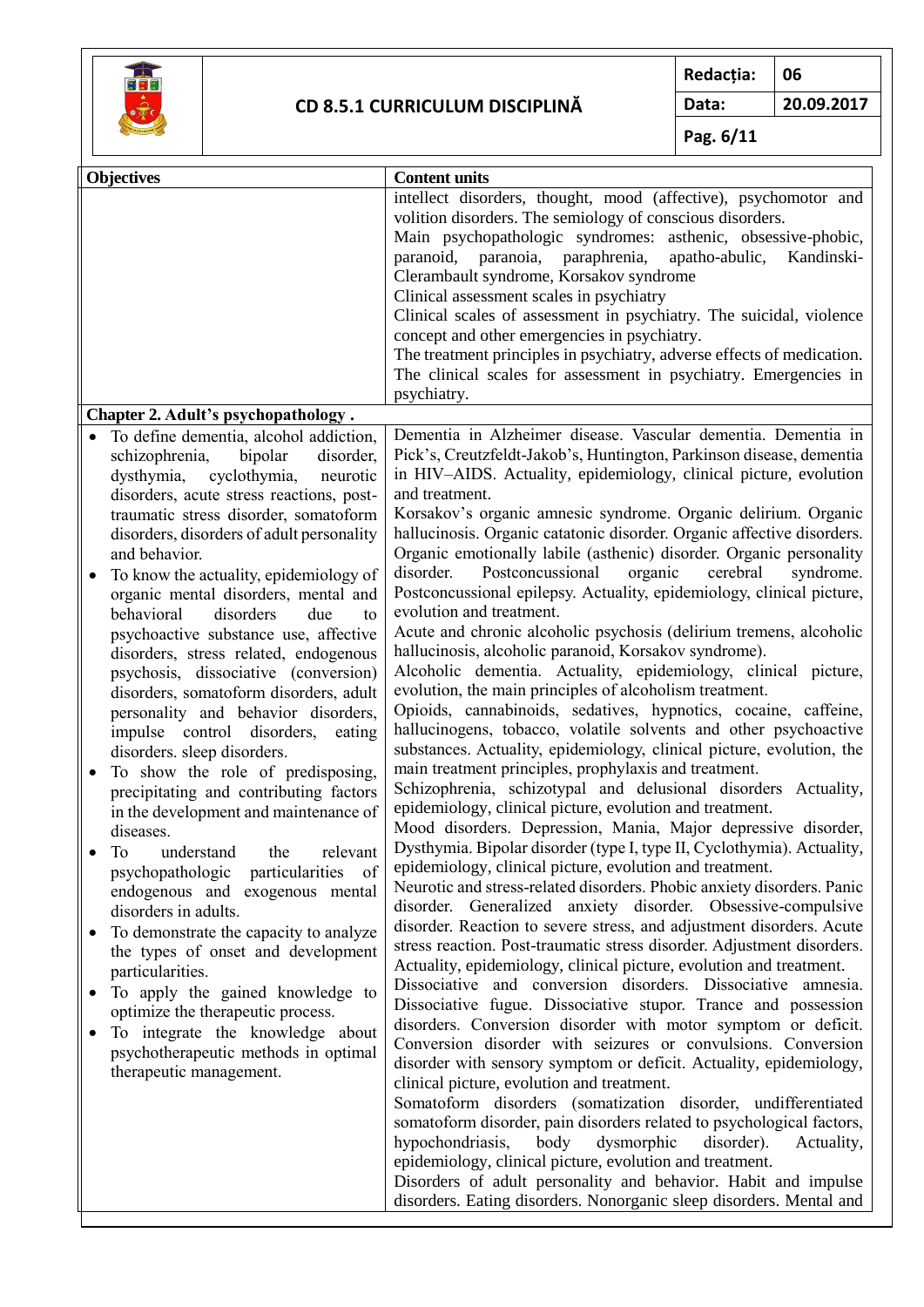

**Redacția: 06**

**Data: 20.09.2017**

**Pag. 7/11**

| <b>Objectives</b>                                   | <b>Content units</b>                                                    |  |  |  |  |
|-----------------------------------------------------|-------------------------------------------------------------------------|--|--|--|--|
|                                                     | behavioral disorders associated with the puerperium. Actuality,         |  |  |  |  |
|                                                     | epidemiology, clinical picture, evolution and treatment.                |  |  |  |  |
| Chapter 3. Child and adolescent's psychopathology   |                                                                         |  |  |  |  |
| To define childhood autism.                         | Childhood autism, Rett syndrome, Asperger syndrome. Actuality,          |  |  |  |  |
| To know the actuality, epidemiology of<br>$\bullet$ | epidemiology, clinical picture, evolution and treatment.                |  |  |  |  |
| pervasive developmental disorders,                  | Hyperkinetic disorders, Conduct disorders. Actuality, epidemiology,     |  |  |  |  |
| behavioral and emotional disorders                  | clinical picture, evolution and treatment.                              |  |  |  |  |
| with onset usually occurring<br>in                  | Separation anxiety disorder of childhood. Actuality, epidemiology,      |  |  |  |  |
| childhood and adolescence, emotional                | clinical picture, evolution and treatment.                              |  |  |  |  |
| disorders with onset specific<br>to                 | Elective mutism. Actuality, epidemiology, clinical picture, evolution   |  |  |  |  |
| disorders<br>childhood,<br>of<br>social             | and treatment.                                                          |  |  |  |  |
| functioning with onset specific to                  | Tic disorders. Actuality, epidemiology, clinical picture, evolution and |  |  |  |  |
| childhood and adolescence.                          | treatment.                                                              |  |  |  |  |
| Demonstrate the role of predisposing,               | Nonorganic enuresis. Nonorganic encopresis, Pica of infancy and         |  |  |  |  |
| precipitating and contributing factors              | childhood, Stuttering [stammering]. Actuality, epidemiology, clinical   |  |  |  |  |
| in the development and maintenance of               | picture, evolution and treatment.                                       |  |  |  |  |
| early onset diseases in childhood and               | Transient dissociative [conversion] disorders occurring in childhood    |  |  |  |  |
| adolescence.                                        | and adolescence. Actuality, epidemiology, clinical picture, evolution   |  |  |  |  |
| To show the capability to analyze the               | and treatment.                                                          |  |  |  |  |
| psychopathological structure, specific              |                                                                         |  |  |  |  |
| to children and adolescents.                        |                                                                         |  |  |  |  |
| To apply the gained knowledge to                    |                                                                         |  |  |  |  |
| ٠                                                   |                                                                         |  |  |  |  |
| optimize the therapeutic process.                   |                                                                         |  |  |  |  |
| To integrate the knowledge about<br>٠               |                                                                         |  |  |  |  |
| psychotherapeutic technics and apply                |                                                                         |  |  |  |  |
| them in medical practice.                           |                                                                         |  |  |  |  |

#### **VI. PROFESSIONAL SKILLS (SPECIFIC (SS) AND TRANSVERSAL (TS)) AND FINAL STUDY ABILITIES**

#### **PROFESSIONAL SKILLS:**

- SS1 Strong knowledge, understanding and working with the theoretical knowledge and basic practical methods of organizing and functioning of medical psychology and psychiatry to ensure adequate management of mental and behavioral disorders;
- SS 2 Strong knowledge and practical application of the algorithm of strictly individualized psychological and psychiatric investigations, taking into account the age of the person, the character of the pathology, the specificity, the sensitivity, the accessibility of the examination methods and the reference criteria;
- SS 3 Learning the principles of co-operation with patients with mental and behavioral disorders, testing and monitoring the psychic functions of persons under the control of a specialist, including the screening of frequent psychological pathologies, the application of medical-biological sciences, in correlation with clinical sciences, to achieve an optimal adaptation of the patients;
- SS 4 To know at a professional level the principles of analysis, synthesis, evaluation, explanation, interpretation of psychic processes, establishment of presumptive clinical diagnosis, identification of main strategies for treatment for the prevention of psychiatric illness;
- SS 5 Explanation of causes, conditions that impact the level, the structure and the dynamics of mental disorders among the Moldovan population and active participation in their rehabilitation.
- **TRANSVERSAL SKILLS:**
- TS 1 Executing tasks with responsibility, rigor, punctuality and perseverance in work. Assuming responsibility for the results of personal activity, as well as respecting norms and values of professional ethics.
- TS 2 The manifestation in the professional activity of an active civic position towards solving problems related to mental health and prevention of mental illnesses, promotion and maintenance of mental health through mass media.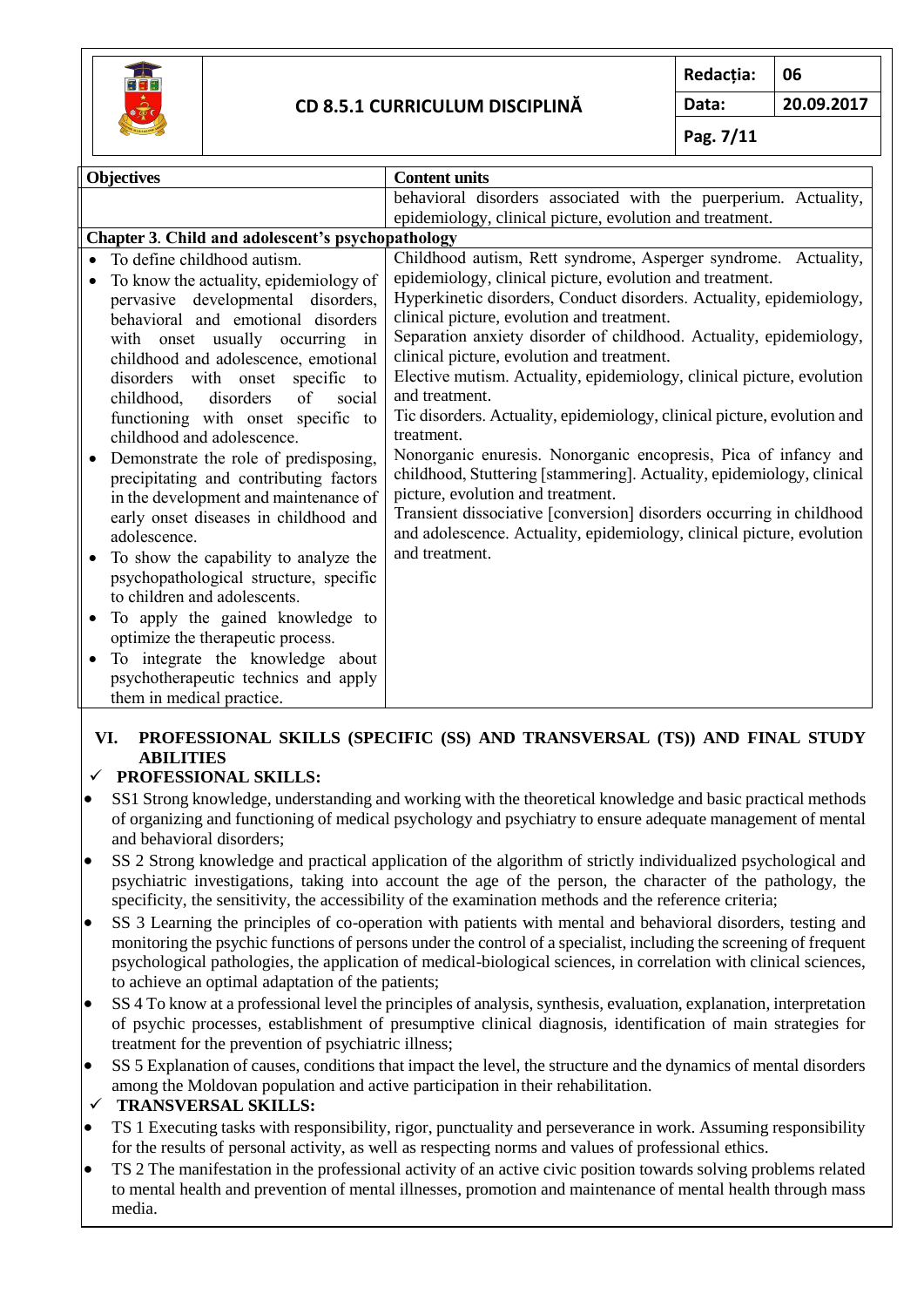

 TS 3 Identification of opportunities for continuous improvement of professional competences and efficient use of acquired knowledge in order to increase the quality of provided services and reduce the number of patients with mental and behavioral disorders.

#### **FINAL STUDY ABILITIES**

- To know the organizational particularities of medical psychology and psychiatry;
- To understand the principles of classification of mental and behavior disorders;
- To know basic psychological processes and their disorders;
- To be competent to deduce possible causes of psychiatric illnesses:
- To know the main psychopathological peculiarities of mental disorders in adult, child and adolescent;
- To know the types of onset, the evolutionary particularities of the patients with mental disorders and behavior;
- Be able to apply the knowledge acquired to optimize the therapeutic process;
- To be able to inform the patient about the rational use of the drug, possible side effects, prophylaxis and treatment;
- To be able to assess the place and role of medical psychology and psychiatry in the clinical training of the student;
- To be competent to use the knowledge and methodology of medical psychology and psychiatry in the ability to explain the nature of some pathological processes;
- To be able to implement the knowledge gained in the research activity;
- To be competent to use critically and confidently the scientific information obtained using the new information and communication technologies.

| No. | The expected<br>product               | <b>Implementation Strategies</b>                                                                                                                                                                                                                                                                                                                                                                                                                                                                                            | <b>Evaluation criterias</b>                                                                              | <b>Deadline</b>      |
|-----|---------------------------------------|-----------------------------------------------------------------------------------------------------------------------------------------------------------------------------------------------------------------------------------------------------------------------------------------------------------------------------------------------------------------------------------------------------------------------------------------------------------------------------------------------------------------------------|----------------------------------------------------------------------------------------------------------|----------------------|
| 1.  | Working the<br>information<br>sources | Read the lecture or the material in the<br>manual to the topic carefully.<br>Read questions on the subject, which<br>require a reflection on the subject.<br>To get acquainted with the list of<br>additional information sources on the<br>topic.<br>additional<br>Select the<br>of<br>source<br>information for that topic.<br>Reading the text entirely, carefully and<br>write down the essential content.<br>the<br>generalizations<br>State<br>and<br>conclusions regarding the importance<br>of the topic / subject. | The capacity to extract the<br>essential,<br>interpreting<br>skills,<br>workload                         | During the<br>course |
| 2.  | Analysis<br>of<br>study case          | Until solving the study case to analyze<br>the information from the respective<br>subject in the lecture and manual.<br>Solving consecutive tasks.<br>Formulation of presumptive diagnosis.<br>Selection of additional information,<br>electronic<br>addresses<br>using<br>and<br>additional bibliography.                                                                                                                                                                                                                  | Workload, solving study cases,<br>ability<br>formulate<br>the<br>to<br>conclusions                       | During the<br>course |
| 3.  | Analysis<br>of<br>clinical case       | Description of the clinical case.<br>Solving problems in clinical case<br>analysis.                                                                                                                                                                                                                                                                                                                                                                                                                                         | Workload, the level of insight<br>into different subjects, the level<br>of scientific argumentation, the | During the<br>course |

# **VII. STUDENT'S INDIVIDUAL ACTIVITY**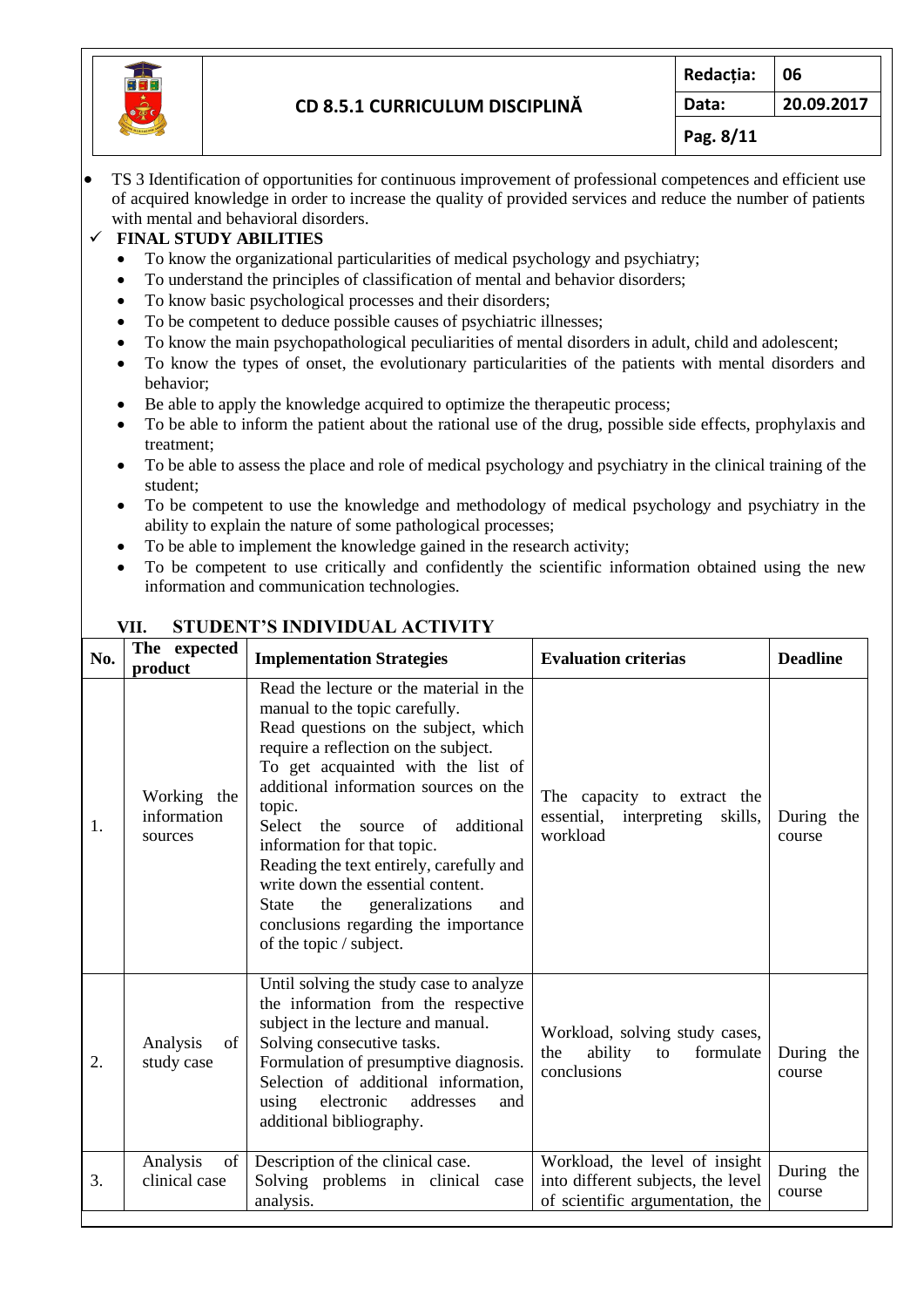

**Redacția: 06 Data: 20.09.2017**

**Pag. 9/11**

|    |                                                                      | The prognostic of the investigated case.<br>Deduction of the expected outcome of<br>the case.                                                                                                                                                                                            | quality of the conclusions, the<br>demonstration of understanding<br>the problem, the formation of<br>the personal attitude                                                                                                                                                                                                                                                     |                      |
|----|----------------------------------------------------------------------|------------------------------------------------------------------------------------------------------------------------------------------------------------------------------------------------------------------------------------------------------------------------------------------|---------------------------------------------------------------------------------------------------------------------------------------------------------------------------------------------------------------------------------------------------------------------------------------------------------------------------------------------------------------------------------|----------------------|
| 4. | Work<br>with<br>online<br>the<br>material                            | Online self-evaluation, study of online<br>materials on the departments site,<br>expressing your own opinions through<br>forum and chat                                                                                                                                                  | Number and duration of site<br>entries, self-evaluation results                                                                                                                                                                                                                                                                                                                 | During the<br>course |
| 5. | Preparation<br>and submission<br>of<br>presentations /<br>portfolios | Selection of the research topic,<br>establishment of the research plan,<br>deadlines.<br>establishment<br>the<br>Establishing PowerPoint project / topic<br>components - topic, aim, results,<br>conclusions, practical applications,<br>bibliography. Peer reviews.<br>Teacher reviews. | The workload, the degree of<br>insight of the project topic, the<br>scientific<br>level<br>$\sigma$ f<br>argumentation, the quality of the<br>conclusions, the elements of<br>creativity, the formation of the<br>personal attitude, the coherence<br>the discourse and<br>of<br>the<br>scientific<br>the<br>correctness,<br>graphical presentation, the way<br>of presentation | During the<br>course |

#### **VIII. METHODOLOGICAL SUGGESTIONS FOR TEACHING-LEARNING-EVALUATION**

# *The methods of teaching used*

In the teaching of psychiatry, narcology and medical psychology, different teaching methods and procedures are used, oriented towards the efficient acquisition and achievement of the objectives of the didactic process. In the theoretical lessons, along with traditional methods (lesson-exposure, lesson-conversation, synthesis lesson), modern methods (lesson-debate, lecture-conference, problem-lesson) are also used. In the practical lessons are used individual, frontal and group work. In order to acquire deeper material, different semiotic systems (scientific language, graphical and computerized language) and teaching materials (tables, charts, transparent sheets) are used. Inside lessons and extracurricular activities are used Communication Technologies - PowerPoint presentations.

#### *Learning methods used:*

- **Observation**  Identifying elements characteristic to structures, description of these elements or phenomena.
- **Analysis** Imaginary decomposition of the whole into component parts. Highlighting the essential elements. Studying each element as part of the whole.
- **Chart/ figure analysis** Selection of necessary information. Recognition based on knowledge and information selected structures indicated in the chart, drawing. Analysis of the functions / role of recognized structures.
- **Comparison** Analyzing the first object / process in a group and determining its essential traits. Analysis of the second object / process and the determination of its essential features. Comparing the objects / processes and highlighting common features. Comparing the objects / processes and determining differences. Establishment criteria for differentiation. Formulation of conclusions.
- **Classification** Identification of the structures / processes to be classified. Determining the criteria on which classification is to be made. Distribution of structures / processes by groups according to established criteria.
- **Elaboration of charts**  Selection of elements, which must appear in the chart. Drawing the elements selected by different symbols / colors and indicating their relationships. Formulating an appropriate title and legend of the symbols used.
- **Modeling** Identification and selection of the elements needed to model the phenomenon. Imagining (graphical, schematic) of the phenomenon studied. Realizing the phenomenon using the developed model. Formulation of conclusions, deduced from arguments or findings.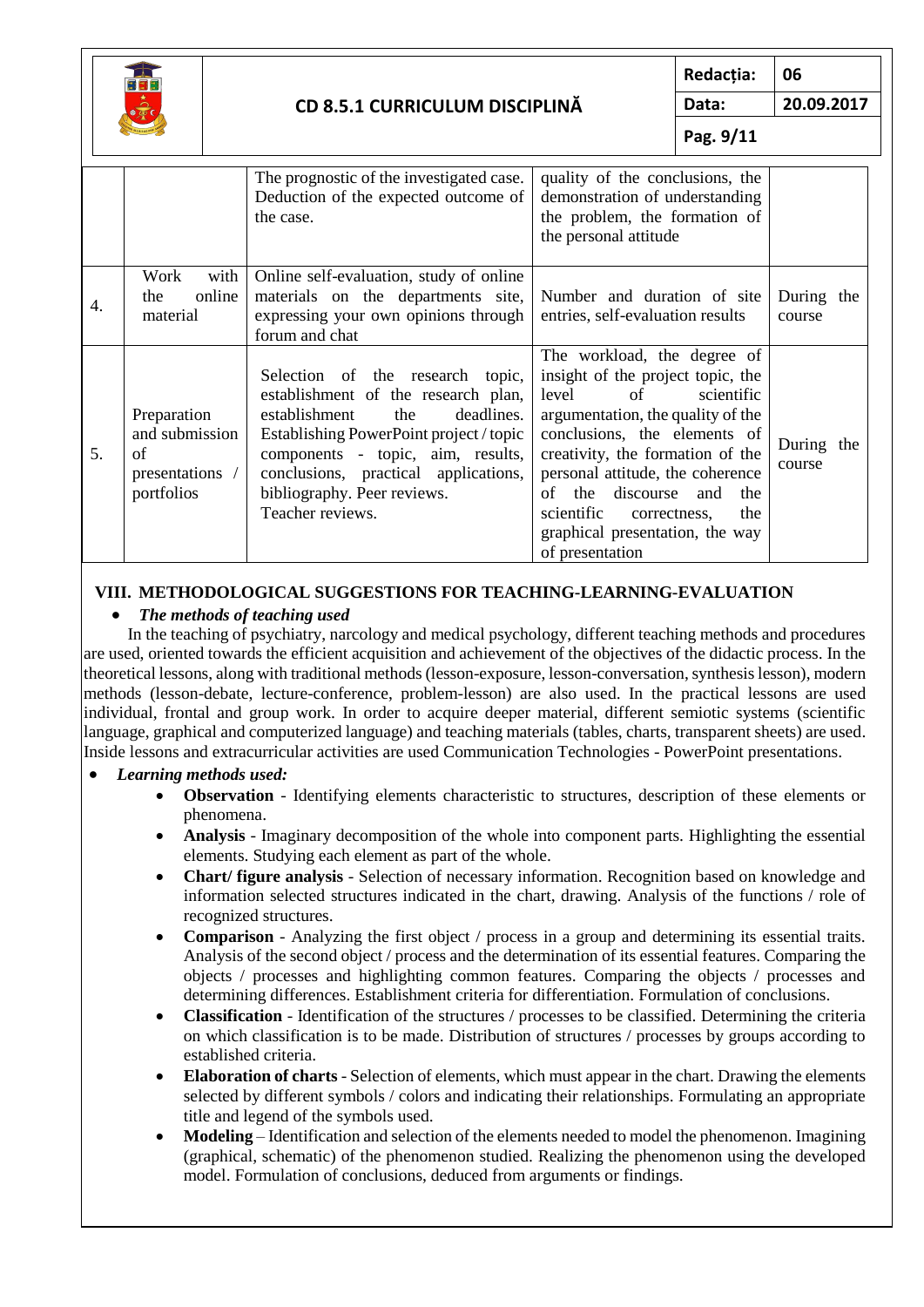

 **Experiment** – Formulating a hypothesis, starting from known facts, about the process / phenomenon studied. Verifying the hypothesis by performing the processes / phenomena studied under laboratory conditions. Formulation of conclusions, deduced from arguments or findings.

#### *Applied teaching strategies/technologies*

"Brainstorming", "Multi-voting"; "Round table"; "Group interview"; "Study case"; "Creative controversy"; "Focus-group technic", "Portfolio".

- *Evaluation methods (inclusively indicating the calculation method of the final mark)*
- **Current***:* frontal and/or individual control by:
	- $\bullet$  (a) solving study cases,
	- (b) analysis of clinical cases
	- $\bullet$  (c) quizzes
	- $\bullet$  (d) reports
	- **Final:** practical skills evaluation, test-control, oral evaluation

| Methods of mark rounding at the evaluation levels |                         |             |  |  |  |
|---------------------------------------------------|-------------------------|-------------|--|--|--|
| Intermediate grading scale (annual average,       | National grading        | <b>ECTS</b> |  |  |  |
| grades from steps of exam)                        | system                  | Equivalent  |  |  |  |
| $1,00-3,00$                                       | 2                       | F           |  |  |  |
| 3,01-4,99                                         | $\overline{\mathbf{4}}$ | <b>FX</b>   |  |  |  |
| 5,00                                              | 5                       |             |  |  |  |
| 5,01-5,50                                         | 5,5                     | E           |  |  |  |
| $5,51-6,0$                                        | 6                       |             |  |  |  |
| $6,01-6,50$                                       | 6,5                     | D           |  |  |  |
| 6,51-7,00                                         | 7                       |             |  |  |  |
| 7,01-7,50                                         | 7,5                     | $\mathbf C$ |  |  |  |
| 7,51-8,00                                         | 8                       |             |  |  |  |
| 8,01-8,50                                         | 8,5                     |             |  |  |  |
| 8,51-8,00                                         | 9                       | B           |  |  |  |
| 9,01-9,50                                         | 9,5                     |             |  |  |  |
| $9,51-10,0$                                       | 10                      | A           |  |  |  |

The annual average mark and the marks from all the steps of the final exam (computer assisted, test, oral answer) – all will be expressed in numbers according to the grading scale (according to the table), and the final obtained mark will be expressed in numbers with two decimal places which will be wrote in the carnet.

*Absence on examination without good reason is recorded as "absent" and is equivalent to 0 (zero). The student has the right to re-take the exam twice.*

#### **IX. RECOMMENDED LITERATURE:**

- *A. Compulsory:*
- 1. Kaplan HI, Sadock BJ, Grebb JA. Synopsis of Psychiatry. VIII Ed. Williams and Wilkins, 1998.
- 2. Oprea N., Nacu An., Oprea V. Psihiatrie. Chişinău, 2007 (Manual)
- 3. Prelipceanu D. Psihiatrie clinică. Bucureşti, 2010 (Manual)
- 4. Tulburari Mintale si de Comportament, Clasificarea Internațională a Maladiilor, ed. X, revizia Australiana 2000, Organizatia Mondială a Sănătății,

<https://www.hosptm.ro/files/drg/icd-10-am/cap05.pdf> (material electronic online)

5. World Health Organization. The ICD-10 Classification of Mental and Behavioral Disorders: Clinical descriptions and diagnostic guidelines, the Blue Book, World Health Organization. Geneva, 1992. <http://www.who.int/classifications/icd/en/bluebook.pdf> (material electronic online)

#### *B. Additional:*

1. Stahl S, Psihofarmacologie – ghidul prescriptorului, Callisto, Bucuresti 2012 (Manual)

2. Roussillon R, Chabert C, Ciccone A, Ferrant A, Georgieff N, Roman P Manual de psihologie și patologie clinică generală, București, 2010 (Manual)